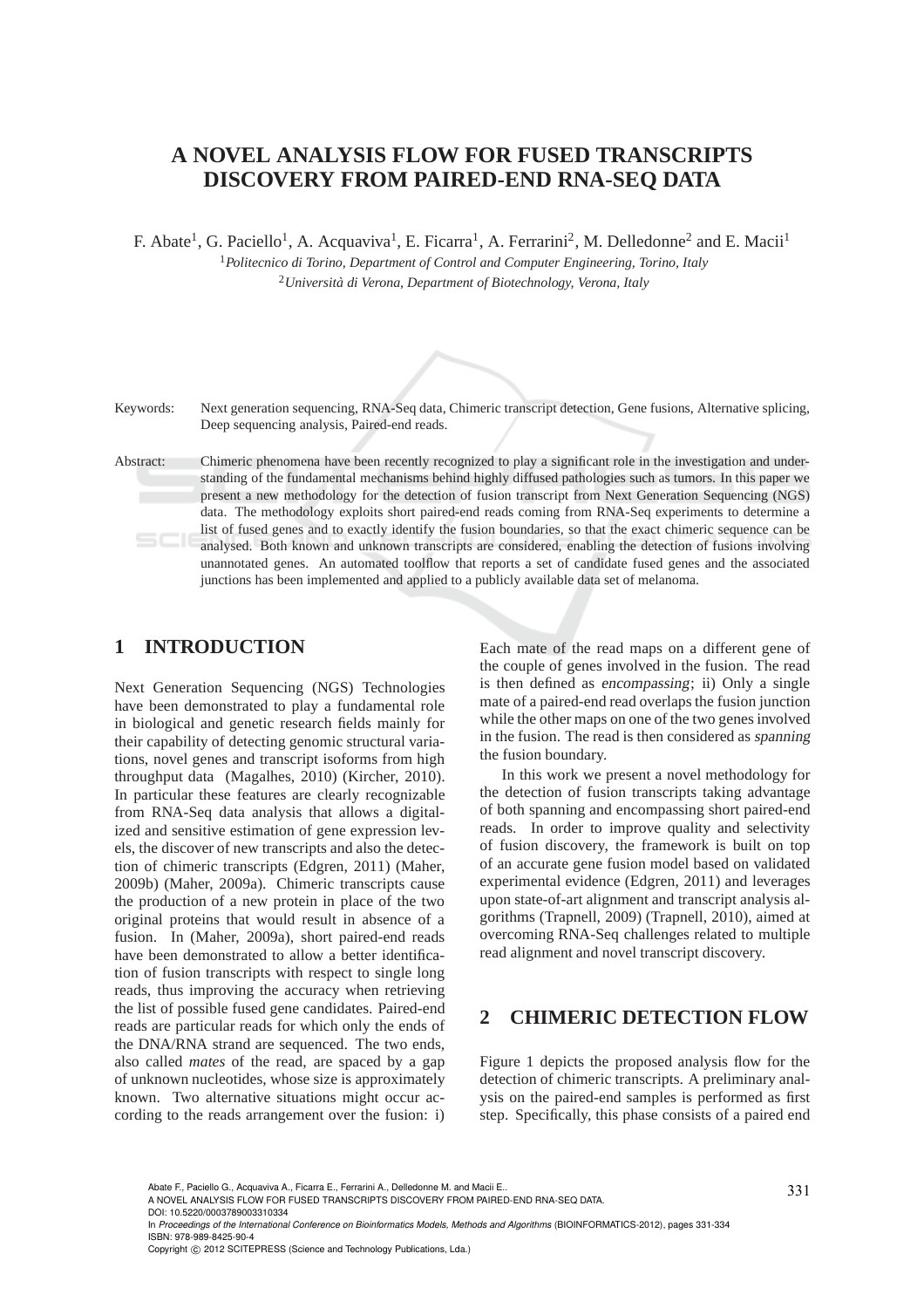

Figure 1: Analysis flow for the detection of chimeric transcripts.

reads mapping onto the reference genome and splicing events detection. Compared to state of the art solutions (Sboner, 2010)(McPherson, 2011), the proposed methodology is built on top of TopHat (Trapnell, 2009), a tool for the detection of not annotated splicing events. The alignment results are analyzed with Cufflinks (Trapnell, 2010) in order to reveal the transcripts expressed in the sample data set and create an assembly model.

The adoption of TopHat (Trapnell, 2009) and Cufflinks (Trapnell, 2010) allows to perform the detection of expressed transcript without providing any annotation information. As chimeric transcripts are unpredictable events that might also involve new isoform transcripts, a chimeric analysis built on top of the results of TopHat (Trapnell, 2009) and Cufflinks (Trapnell, 2010) is essential for an accurate detection of fused genes. After the preliminary analysis of pairedend samples, the proposed flow is mainly composed of the following four steps:

**Mapping Read Mates to Gene.** A read encompasses the fusion junction when the two mates maps on different genes. However, the results coming from the alignment provide mainly information on the location of the reference genome where the read maps to. In order to determine the gene where the read matches it is necessary to map the read location on an annotation file. Therefore, this phase maps each aligned mate on the transcripts detected by Cufflinks (Trapnell, 2010) overcoming the limit of restricting the analysis only to known and annotated transcripts.

**Chimeric Candidates Detection.** A set of read pairs having the two mates mapping on two different gene transcripts implies the presence of a gene fusion. The *Chimeric Candidates Detection* phase analyzes the set of read mates mapped on one or more transcripts collected in the *Mapping Read Mates to Gene* phase. Specifically, the subset of reads having two mates encompassing on different genes is selected. All those gene couples detected by encompassing reads are reported as putative candidates for a gene fusion.

**Junction Breakpoint Detection.** Starting from the list of fused candidates previously detected, the scope of this phase is to determine the exact junction breakpoint for each putative chimeric candidate. Splicing discovery programs (Trapnell, 2009)(Bryant, 2010) overcome the classical alignment tools limitation in the sense that they efficiently detect the exact intronexon boundary. The adoption of these tools instead of canonical alignment programs results extremely useful in detecting gene fusion. However, due to the considerable computational complexity they are limited in retrieving gene fusions across the entire genome reference. *Junction Breakpoint Detection* overcomes the limitation adopting a virtual reference strategy: 1) For each couple of gene candidates a virtual reference consisting in the concatenation of the two genes is created; 2) TopHat splicing discovery program is launched on the virtual reference providing as input those reads that were initially discarded in the preliminary analysis. TopHat (Trapnell, 2009) aligns the read end mates on the virtual gene fusion instead of human genome reference. Thus, during the detection of junction breakpoint, the read alignments must be coherently translated from virtual to genomic coordinates. Moreover, TopHat (Trapnell, 2009) analysis reports all the mapping reads including the read mates spanning the junction breakpoint region. Specifically, the *Junction Breakpoint Detection* phase extracts for each read the information about the location of the start and end alignment point. If the read starting alignment point is located before the virtual gene fusion boundary and the read ending alignment point is located after the virtual gene fusion boundary, a spanning read is detected. At the end of the Exact Junction Breakpoint Analysis the set putative junctions, as well as the supporting spanning reads, is reported for each gene candidate.

**Chimeric Candidates Validation.** The previous phases produce an extensive list of putative fused genes. However, the detection of chimeric transcripts can be affected by propagation errors due to both alignment limitations and artifacts in the experimental preparation of the sample. In order to accurately detect chimeras, the *Chimeric Candidates Validation* phase selects all those fused gene candidates that mostly fit an accurate gene fusion model detailed in Section 3.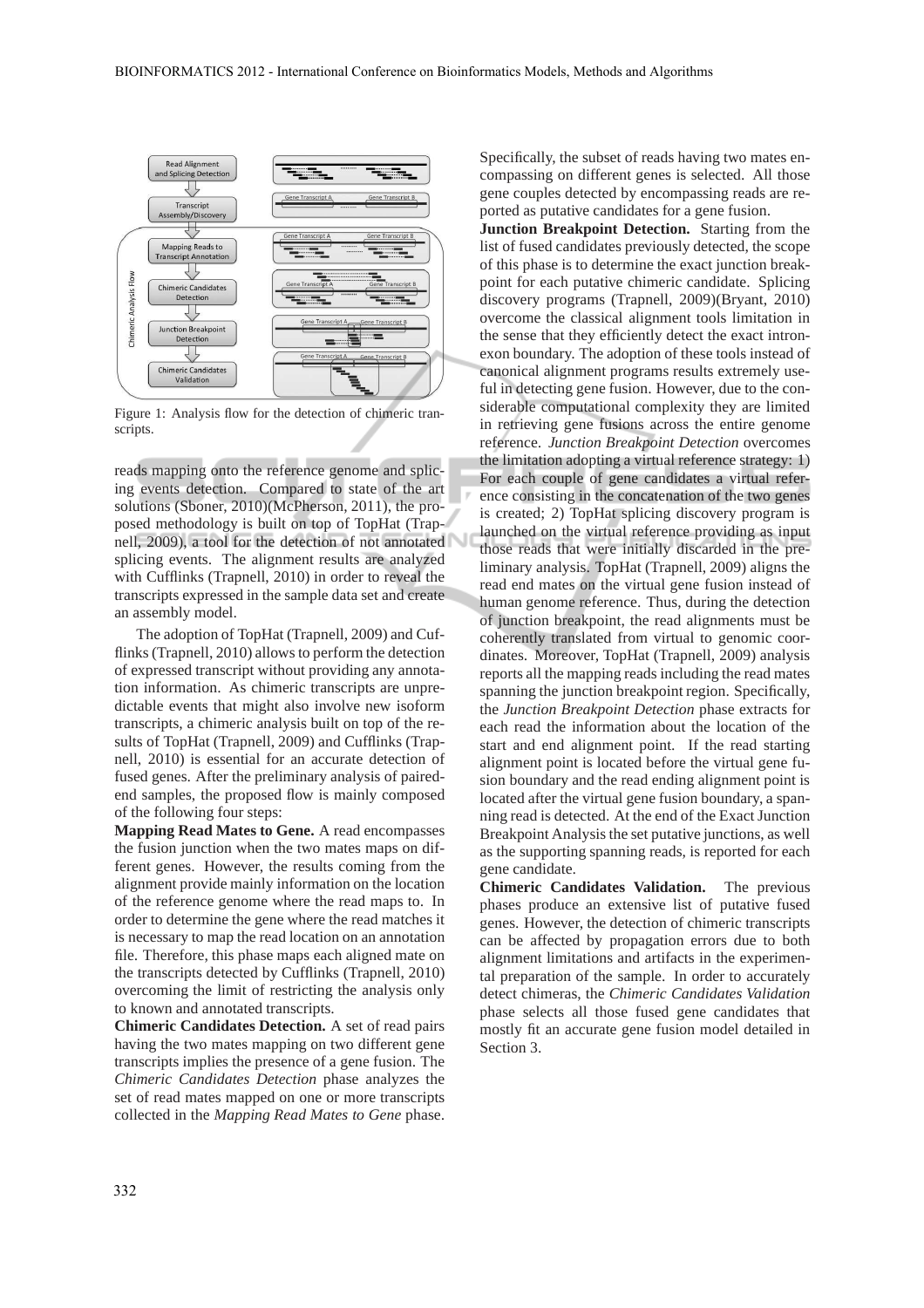## **3 JUNCTION BOUNDARY DETECTION**

The large number of putative fused genes are filtered according to a set of criteria reflecting an accurate model of gene fusion. The following subsection provides the details of the most relevant criteria defining the model.

**Insert Size Coherency.** In RNA-Seq paired end data, the insert size distance is not fixed a priori and it varies according to the specific protocol adopted in the sequence analysis. The distribution of the insert fragment length of the aligned paired end mostly concentrates on a mean value with a specified standard deviation. However, as emphasized in (Sboner, 2010), the preparation of biological sample produces gene fusion artifacts presenting abnormal insert size between the sequenced ends. Therefore, in order to remove fusion artifacts the proposed methodology estimates the insert distance of the reads encompassing a gene fusion candidate and removes those reads having an insert distance size that is outlier in the fragment inner size distribution.

**Asymmetric Encompassing Read Distribution.** As recently investigated in (Edgren, 2011), fusions due to PCR artifacts present an encompassing reads alignment that is asymmetric for the involved genes. Specifically, it might occur that the mates encompassing a fused gene are more longly aligned on one of the two candidates whereas more concentrated in a short range of base pairs in the corresponding gene. In presence of asymmetric encompassing reads distribution, the insert size of encompassing reads varies around a widely variable range. Therefore, the proposed methodology exploits the computation of insert distances and it effectively removes gene fusion artifacts due to PCR amplification detecting asymmetric encompassing read distribution.

**Homologous Sequence Artifacts Filter.** Multiple mate matches occur due to homologies in the genome reference. Homologous sequences affect the fusion detection analysis because the mate pairs that normally would match on the same gene match discordantly on two distinct but similar genes. Homologous region may be due both to the presence of paralogue genes that share long sequence regions and to the presence of shorts similar sequences. The proposed flow implements two different policies for both cases. Concerning the long homologous sequence due to paralogue genes a filter that query TreeFam (Li, 2006) database has been implemented. For short homologous sequences, the filter extracts and reversely maps the read mates on the same genes. If the reads reversely maps the gene candidates it means that the reads encompasses the candidates due to an homologous subsequence.

**Encompassing-Spanning Read Coherency.** According to the definition of encompassing and spanning reads, a true gene fusion sequence results from the consensus between encompassing and spanning reads. If the set of encompassing and spanning reads are located in largely different gene regions the candidate must be discarded an incoherent gene sequence can be produced. Therefore, this criterion preserves only those gene fusions with overlapping spanning and encompassing regions.

# **4 RESULTS**

In order to evaluate the efficiency of the proposed flow in detecting chimeric transcripts, we analyzed the publicly available sets of RNA-Seq data from NCBI database (submission number SRA009053). It is worth noting that the gene fusions occurring in the the aforementioned data set have been validated through RT-PCR as reported in (Berger, 2010). Table 1 demonstrates the capability of the proposed methodology in revealing the RT-PCR validated fusions. These samples have a coverage of at most 16 million reads, a read length of 50 bp and fragment length spanning from 350 to 500. All the 14 fusions validated in the 7 samples of melanoma cells (Berger, 2010) have been successfully detected. Table 2 shows some details of the detected gene fusion. In fact, for each sample the name of the 5' and 3' gene are reported. Moreover, the table highlights for each fusion the number of encompassing and spanning reads. This information is extremely important in the analysis of chimeric transcripts. In fact, the number of spanning and encompassing reads across the fused junction is directly correlated with the sequencing experimental coverage. Therefore, the proposed analysis flow is able to detect the gene fusion also in case of low coverage where the number of spanning and encompassing reads is reduced.

Moreover, the detection of a chimeric transcript analysis flow built on top of the TopHat and Cufflinks tools represents the major novelty of the proposed methodology. In fact, the adoption of TopHat and Cufflinks allows to detect novel transcripts isoforms that can be recombined with known transcript in a new chimeric gene. Therefore, in order to demonstrate the effectiveness of the proposed flow in detecting fused genes involving an unknown transcript isoform we report the analysis results conducted on the sample SRR018259 (See Table 3). Specifically, the second and third column reports the name and the ge-